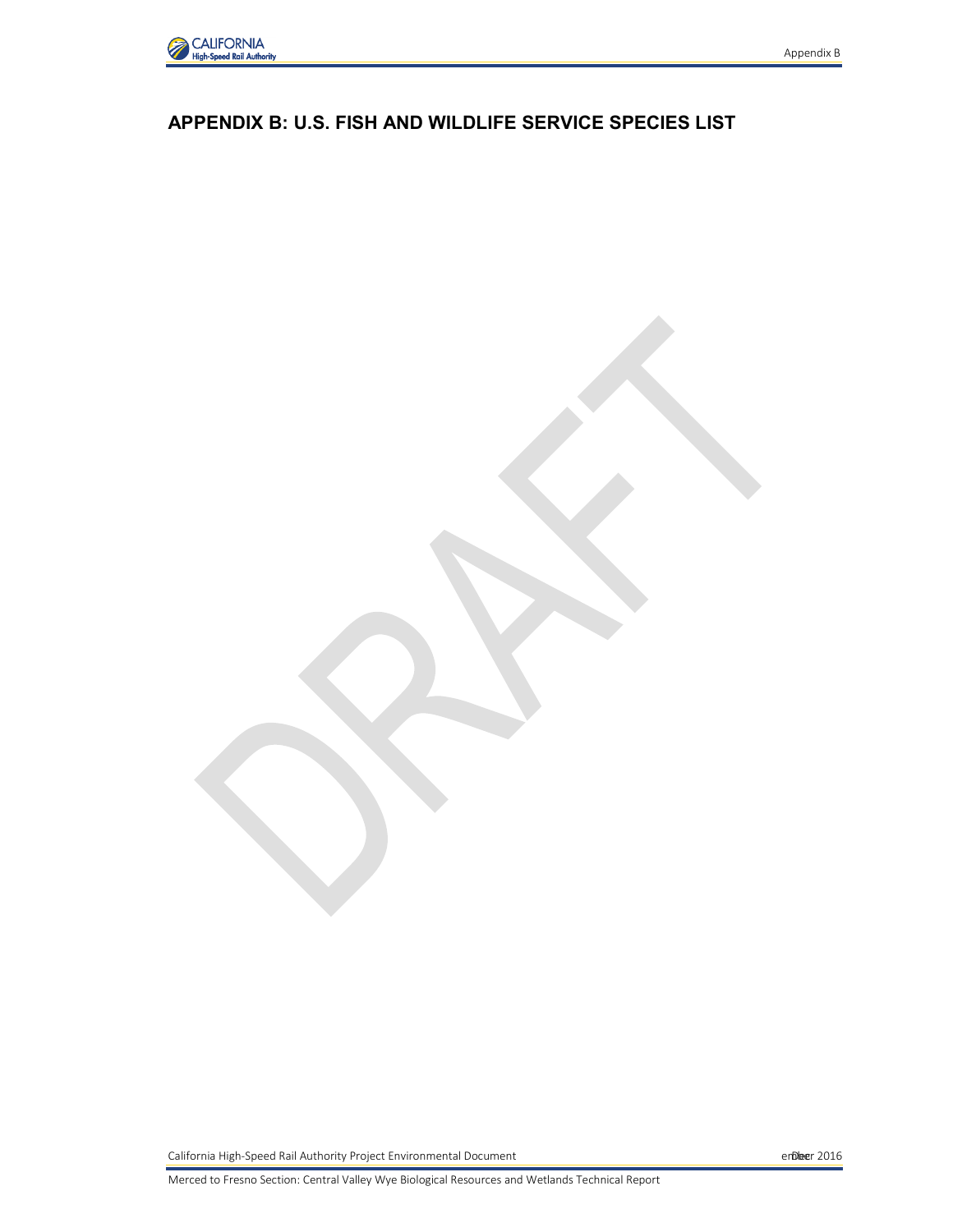

# **United States Department of the Interior**

FISH AND WILDLIFE SERVICE Sacramento Fish and Wildlife Office FEDERAL BUILDING, 2800 COTTAGE WAY, ROOM W-2605 SACRAMENTO, CA 95825 PHONE: (916)414-6600 FAX: (916)414-6713



Consultation Code: 08ESMF00-2017-SLI-0326 November 22, 2016 Event Code: 08ESMF00-2017-E-00613 Project Name: California High Speed Rail System: Merced to Fresno Section - Central Valley Wye

Subject: List of threatened and endangered species that may occur in your proposed project location, and/or may be affected by your proposed project

To Whom It May Concern:

The enclosed species list identifies threatened, endangered, proposed and candidate species, as well as proposed and final designated critical habitat, under the jurisdiction of the U.S. Fish and Wildlife Service (Service) that may occur within the boundary of your proposed project and/or may be affected by your proposed project. The species list fulfills the requirements of the Service under section 7(c) of the Endangered Species Act (Act) of 1973, as amended (16 U.S.C. 1531 *et seq.*).

Please follow the link below to see if your proposed project has the potential to affect other species or their habitats under the jurisdiction of the National Marine Fisheries Service:

http://www.nwr.noaa.gov/protected\_species/species\_list/species\_lists.html

New information based on updated surveys, changes in the abundance and distribution of species, changed habitat conditions, or other factors could change this list. Please feel free to contact us if you need more current information or assistance regarding the potential impacts to federally proposed, listed, and candidate species and federally designated and proposed critical habitat. Please note that under 50 CFR 402.12(e) of the regulations implementing section 7 of the Act, the accuracy of this species list should be verified after 90 days. This verification can be completed formally or informally as desired. The Service recommends that verification be completed by visiting the ECOS-IPaC website at regular intervals during project planning and implementation for updates to species lists and information. An updated list may be requested through the ECOS-IPaC system by completing the same process used to receive the enclosed list.

The purpose of the Act is to provide a means whereby threatened and endangered species and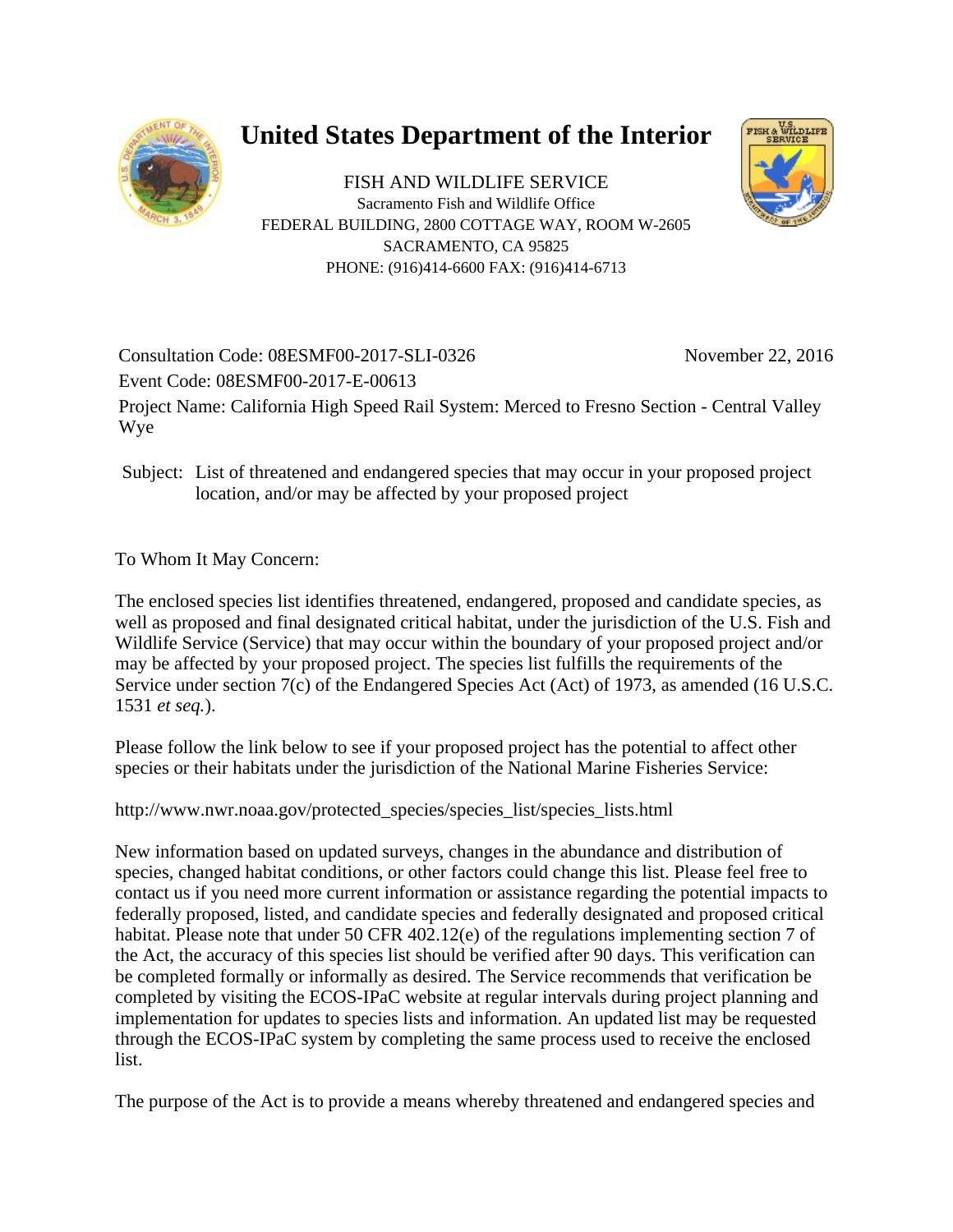the ecosystems upon which they depend may be conserved. Under sections  $7(a)(1)$  and  $7(a)(2)$ of the Act and its implementing regulations (50 CFR 402 *et seq.*), Federal agencies are required to utilize their authorities to carry out programs for the conservation of threatened and endangered species and to determine whether projects may affect threatened and endangered species and/or designated critical habitat.

A Biological Assessment is required for construction projects (or other undertakings having similar physical impacts) that are major Federal actions significantly affecting the quality of the human environment as defined in the National Environmental Policy Act (42 U.S.C. 4332(2) (c)). For projects other than major construction activities, the Service suggests that a biological evaluation similar to a Biological Assessment be prepared to determine whether the project may affect listed or proposed species and/or designated or proposed critical habitat. Recommended contents of a Biological Assessment are described at 50 CFR 402.12.

If a Federal agency determines, based on the Biological Assessment or biological evaluation, that listed species and/or designated critical habitat may be affected by the proposed project, the agency is required to consult with the Service pursuant to 50 CFR 402. In addition, the Service recommends that candidate species, proposed species and proposed critical habitat be addressed within the consultation. More information on the regulations and procedures for section 7 consultation, including the role of permit or license applicants, can be found in the "Endangered Species Consultation Handbook" at:

http://www.fws.gov/endangered/esa-library/pdf/TOC-GLOS.PDF

Please be aware that bald and golden eagles are protected under the Bald and Golden Eagle Protection Act (16 U.S.C. 668 *et seq.*), and projects affecting these species may require development of an eagle conservation plan

(http://www.fws.gov/windenergy/eagle\_guidance.html). Additionally, wind energy projects should follow the wind energy guidelines (http://www.fws.gov/windenergy/) for minimizing impacts to migratory birds and bats.

Guidance for minimizing impacts to migratory birds for projects including communications towers (e.g., cellular, digital television, radio, and emergency broadcast) can be found at: http://www.fws.gov/migratorybirds/CurrentBirdIssues/Hazards/towers/towers.htm; http://www.towerkill.com; and http://www.fws.gov/migratorybirds/CurrentBirdIssues/Hazards/towers/comtow.html.

We appreciate your concern for threatened and endangered species. The Service encourages Federal agencies to include conservation of threatened and endangered species into their project planning to further the purposes of the Act. Please include the Consultation Tracking Number in the header of this letter with any request for consultation or correspondence about your project that you submit to our office.

#### Attachment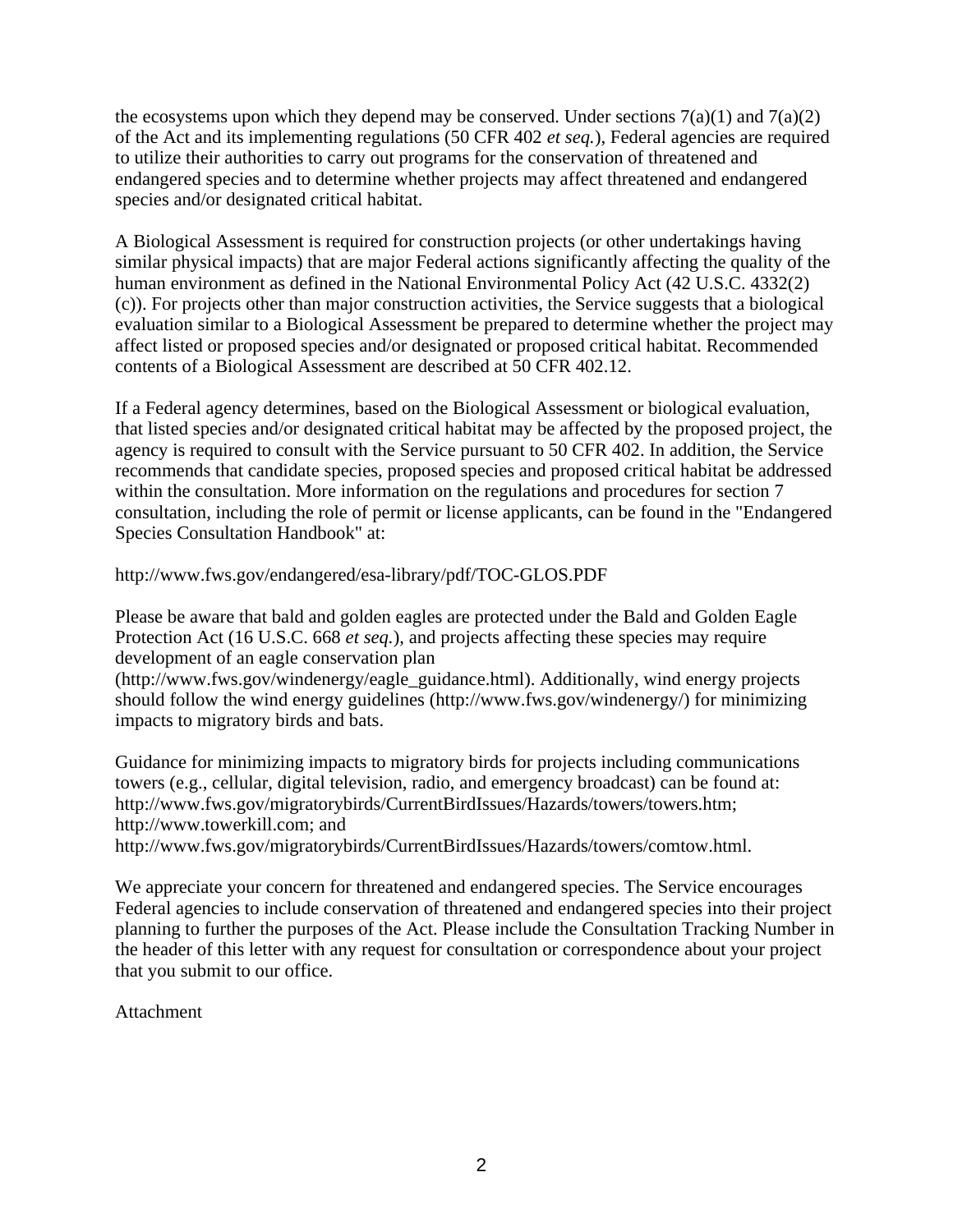

Project name: California High Speed Rail System: Merced to Fresno Section - Central Valley Wye

### **Official Species List**

### **Provided by:**

Sacramento Fish and Wildlife Office FEDERAL BUILDING 2800 COTTAGE WAY, ROOM W-2605 SACRAMENTO, CA 95825 (916) 414-6600

**Consultation Code:** 08ESMF00-2017-SLI-0326 **Event Code:** 08ESMF00-2017-E-00613

**Project Type:** TRANSPORTATION

**Project Name:** California High Speed Rail System: Merced to Fresno Section - Central Valley Wye **Project Description:** To be provided in future BA when reinitiating consultation for Merced to Fresno Section (USFWS File No. 08ESMF00-2012-F-0248)

**Please Note:** The FWS office may have modified the Project Name and/or Project Description, so it may be different from what was submitted in your previous request. If the Consultation Code matches, the FWS considers this to be the same project. Contact the office in the 'Provided by' section of your previous Official Species list if you have any questions or concerns.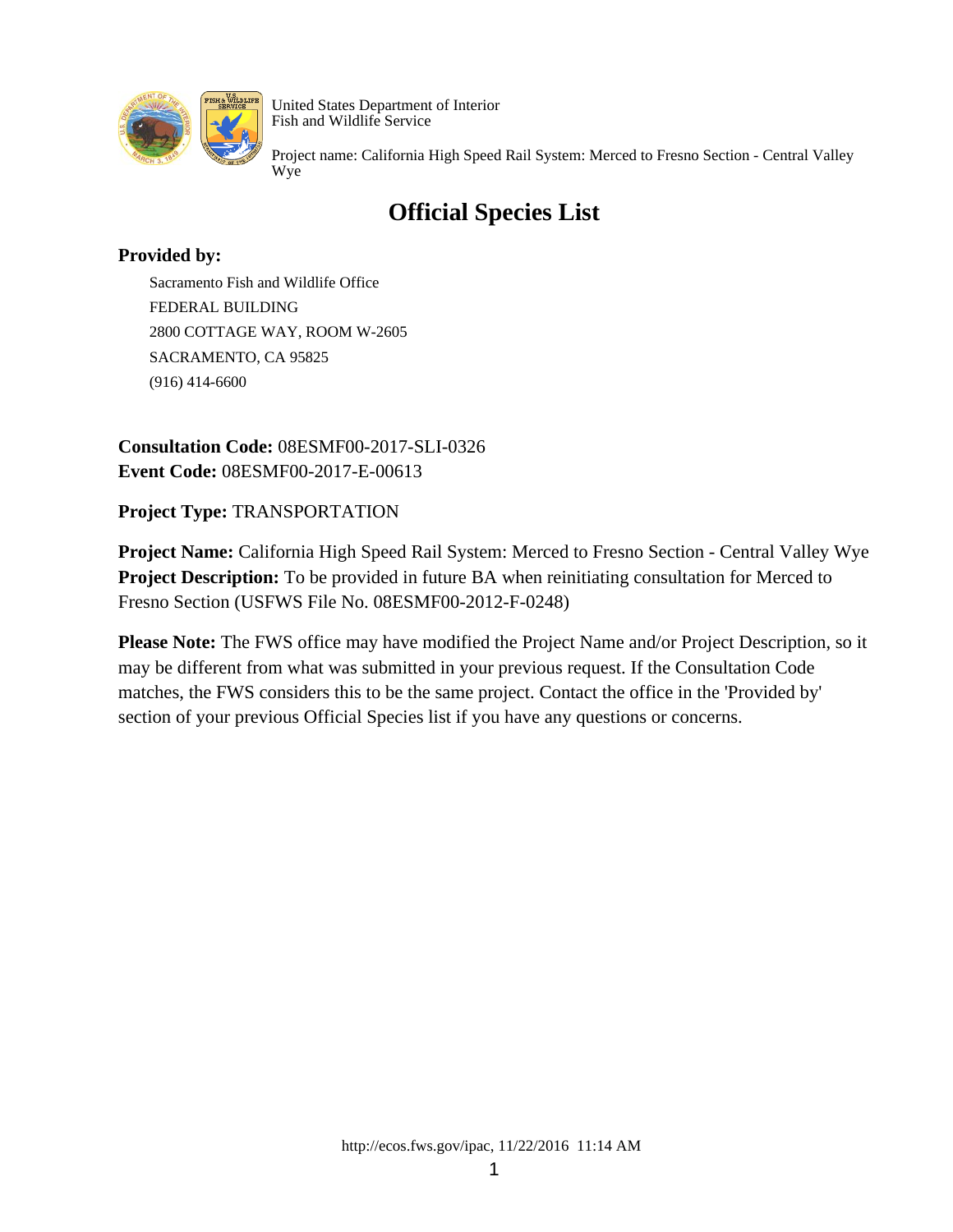

Project name: California High Speed Rail System: Merced to Fresno Section - Central Valley Wye

### **Project Location Map:**



**Project Coordinates:** MULTIPOLYGON (((-120.50079345703125 37.6816466602918, - 120.84136962890625 37.74465712069939, -120.48809051513672 37.18739913717396, - 120.60791015625 37.18876668723709, -120.62164306640625 37.18767264916781, - 120.68893432617188 37.18548452548039, -120.68069458007812 37.11570487355921, - 120.80566406250001 36.914764288955936, -120.60241699218751 36.63536611993544, - 120.52139282226561 36.634264115641535, -120.43212890625 36.634264115641535, - 120.46234130859376 36.78069226486259, -120.50354003906249 37.01351910258053, - 120.41564941406251 37.02544329968948, -120.29205322265625 37.02530625058412, - 120.18373489379883 37.02544329968948, -120.07455825805665 37.025032151631635, - 120.07438659667967 37.08380372615988, -120.07472991943358 37.16948194429609, - 120.17807006835938 37.170986604838866, -120.32844543457031 37.29590550406618, - 120.50079345703125 37.6816466602918)))

**Project Counties:** Fresno, CA | Madera, CA | Merced, CA | Stanislaus, CA

http://ecos.fws.gov/ipac, 11/22/2016 11:14 AM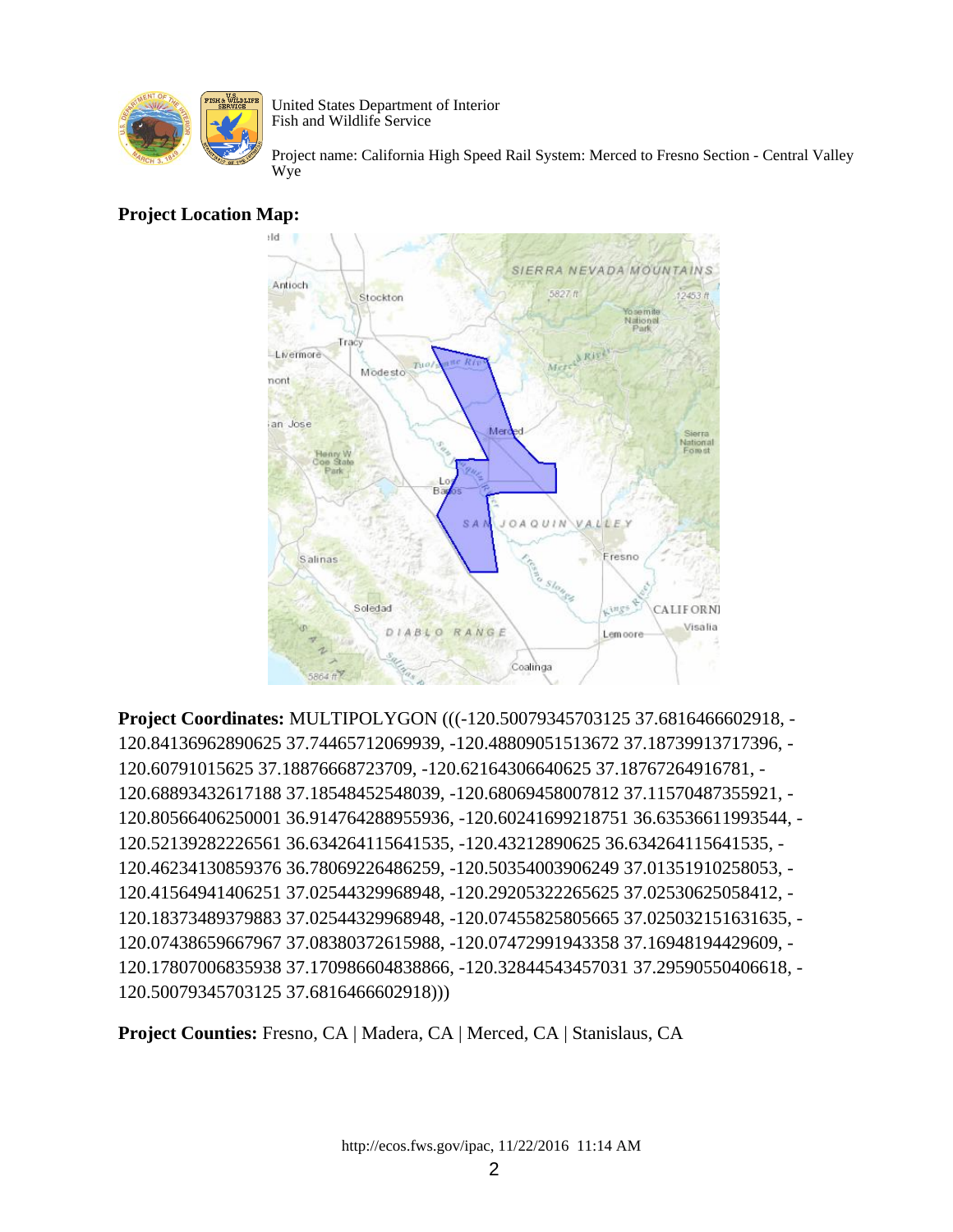

Project name: California High Speed Rail System: Merced to Fresno Section - Central Valley Wye

### **Endangered Species Act Species List**

There are a total of 25 threatened or endangered species on your species list. Species on this list should be considered in an effects analysis for your project and could include species that exist in another geographic area. For example, certain fish may appear on the species list because a project could affect downstream species. Critical habitats listed under the **Has Critical Habitat** column may or may not lie within your project area. See the **Critical habitats within your project area** section further below for critical habitat that lies within your project. Please contact the designated FWS office if you have questions.

| <b>Amphibians</b>                            | <b>Status</b> | <b>Has Critical Habitat</b> | Condition(s) |
|----------------------------------------------|---------------|-----------------------------|--------------|
| California red-legged frog (Rana             | Threatened    | Final designated            |              |
| draytonii)                                   |               |                             |              |
| Population: Wherever found                   |               |                             |              |
| California tiger Salamander                  | Threatened    | Final designated            |              |
| (Ambystoma californiense)                    |               |                             |              |
| Population: U.S.A. (Central CA DPS)          |               |                             |              |
| <b>Birds</b>                                 |               |                             |              |
| California condor (Gymnogyps                 | Endangered    | Final designated            |              |
| californianus)                               |               |                             |              |
| Population: U.S.A. only, except where listed |               |                             |              |
| as an experimental population                |               |                             |              |
| Yellow-Billed Cuckoo (Coccyzus               | Threatened    | Proposed                    |              |
| americanus)                                  |               |                             |              |
| Population: Western U.S. DPS                 |               |                             |              |
| <b>Crustaceans</b>                           |               |                             |              |
| Conservancy fairy shrimp                     | Endangered    | Final designated            |              |
| (Branchinecta conservatio)                   |               |                             |              |
| Population: Wherever found                   |               |                             |              |
|                                              |               |                             |              |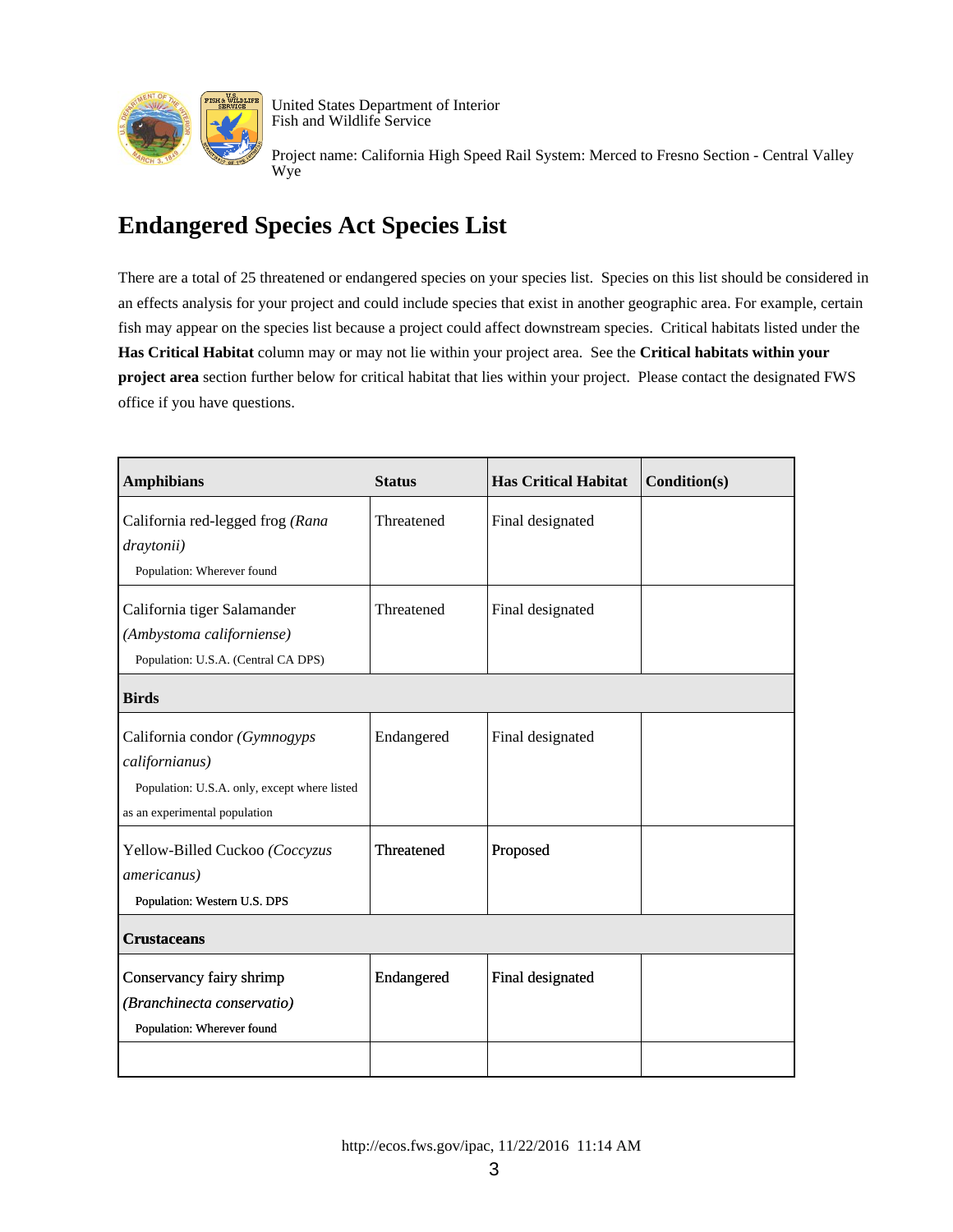

| Vernal Pool fairy shrimp<br>(Branchinecta lynchi)<br>Population: Wherever found              | Threatened | Final designated |  |
|----------------------------------------------------------------------------------------------|------------|------------------|--|
| Vernal Pool tadpole shrimp<br>(Lepidurus packardi)<br>Population: Wherever found             | Endangered | Final designated |  |
| <b>Fishes</b>                                                                                |            |                  |  |
| Delta smelt (Hypomesus<br>transpacificus)<br>Population: Wherever found                      | Threatened | Final designated |  |
| steelhead (Oncorhynchus (=salmo)<br>mykiss)<br>Population: Northern California DPS           | Threatened |                  |  |
| <b>Flowering Plants</b>                                                                      |            |                  |  |
| Colusa grass (Neostapfia colusana)<br>Population: Wherever found                             | Threatened | Final designated |  |
| Fleshy owl's-clover (Castilleja<br>campestris ssp. succulenta)<br>Population: Wherever found | Threatened | Final designated |  |
| Greene's tuctoria (Tuctoria greenei)<br>Population: Wherever found                           | Endangered | Final designated |  |
| Hairy Orcutt grass (Orcuttia pilosa)<br>Population: Wherever found                           | Endangered | Final designated |  |
| Hartweg's Golden sunburst<br>(Pseudobahia bahiifolia)<br>Population: Wherever found          | Endangered |                  |  |
| Hoover's spurge (Chamaesyce<br>hooveri)                                                      | Threatened | Final designated |  |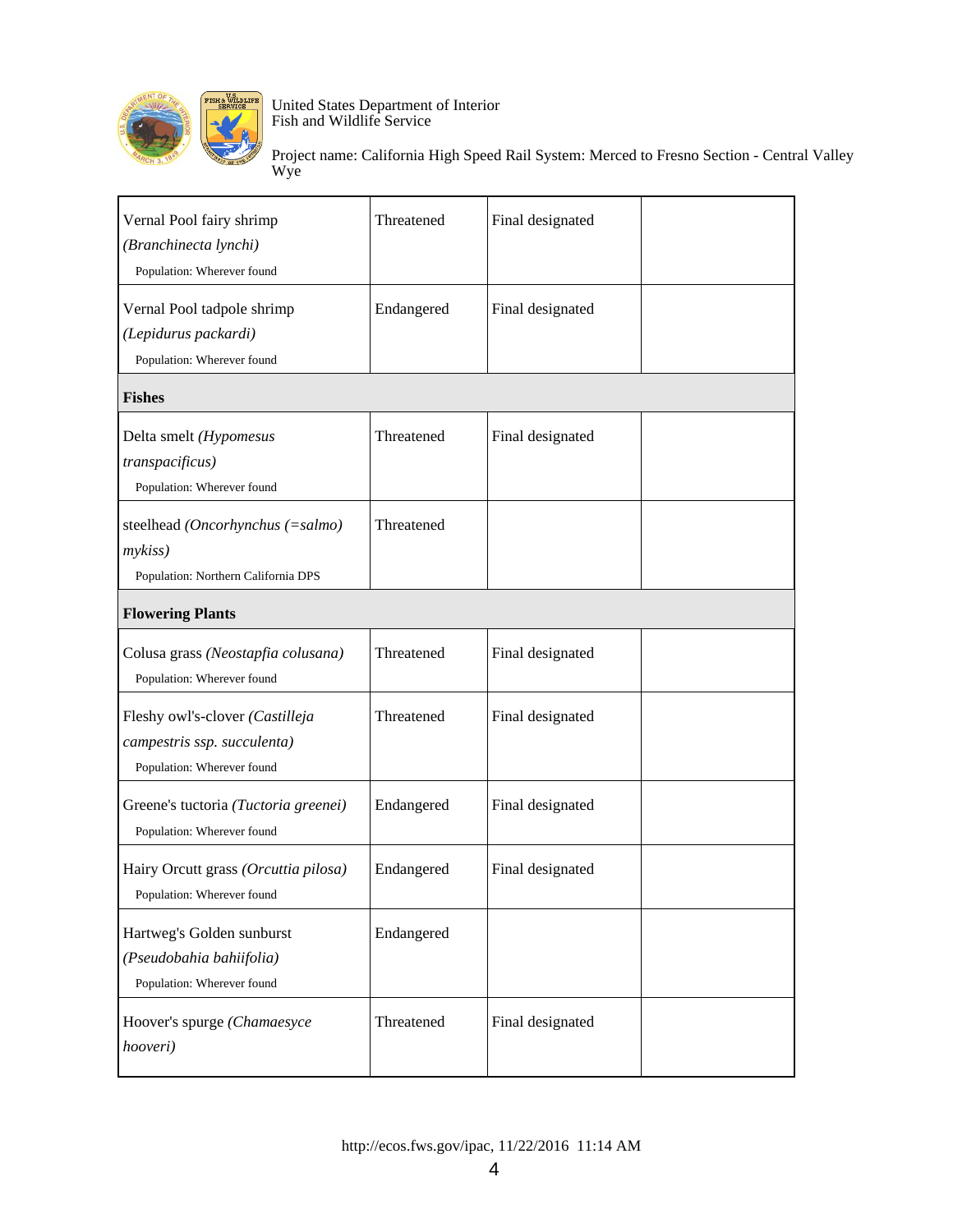

| Population: Wherever found                                                                             |            |                  |  |
|--------------------------------------------------------------------------------------------------------|------------|------------------|--|
| Keck's Checker-mallow (Sidalcea<br>keckii)<br>Population: Wherever found                               | Endangered | Final designated |  |
| Palmate-Bracted bird's beak<br>(Cordylanthus palmatus)<br>Population: Wherever found                   | Endangered |                  |  |
| San Joaquin Orcutt grass (Orcuttia<br><i>inaequalis</i> )<br>Population: Wherever found                | Threatened | Final designated |  |
| San Joaquin wooly-threads<br>(Monolopia (=lembertia) congdonii)<br>Population: Wherever found          | Endangered |                  |  |
| <b>Insects</b>                                                                                         |            |                  |  |
| Valley Elderberry Longhorn beetle<br>(Desmocerus californicus dimorphus)<br>Population: Wherever found | Threatened | Final designated |  |
| <b>Mammals</b>                                                                                         |            |                  |  |
| Fresno kangaroo rat (Dipodomys<br>nitratoides exilis)<br>Population: Wherever found                    | Endangered | Final designated |  |
| Giant kangaroo rat (Dipodomys<br><i>ingens</i> )<br>Population: Wherever found                         | Endangered |                  |  |
| San Joaquin Kit fox (Vulpes macrotis<br>mutica)<br>Population: wherever found                          | Endangered |                  |  |
| <b>Reptiles</b>                                                                                        |            |                  |  |
|                                                                                                        |            |                  |  |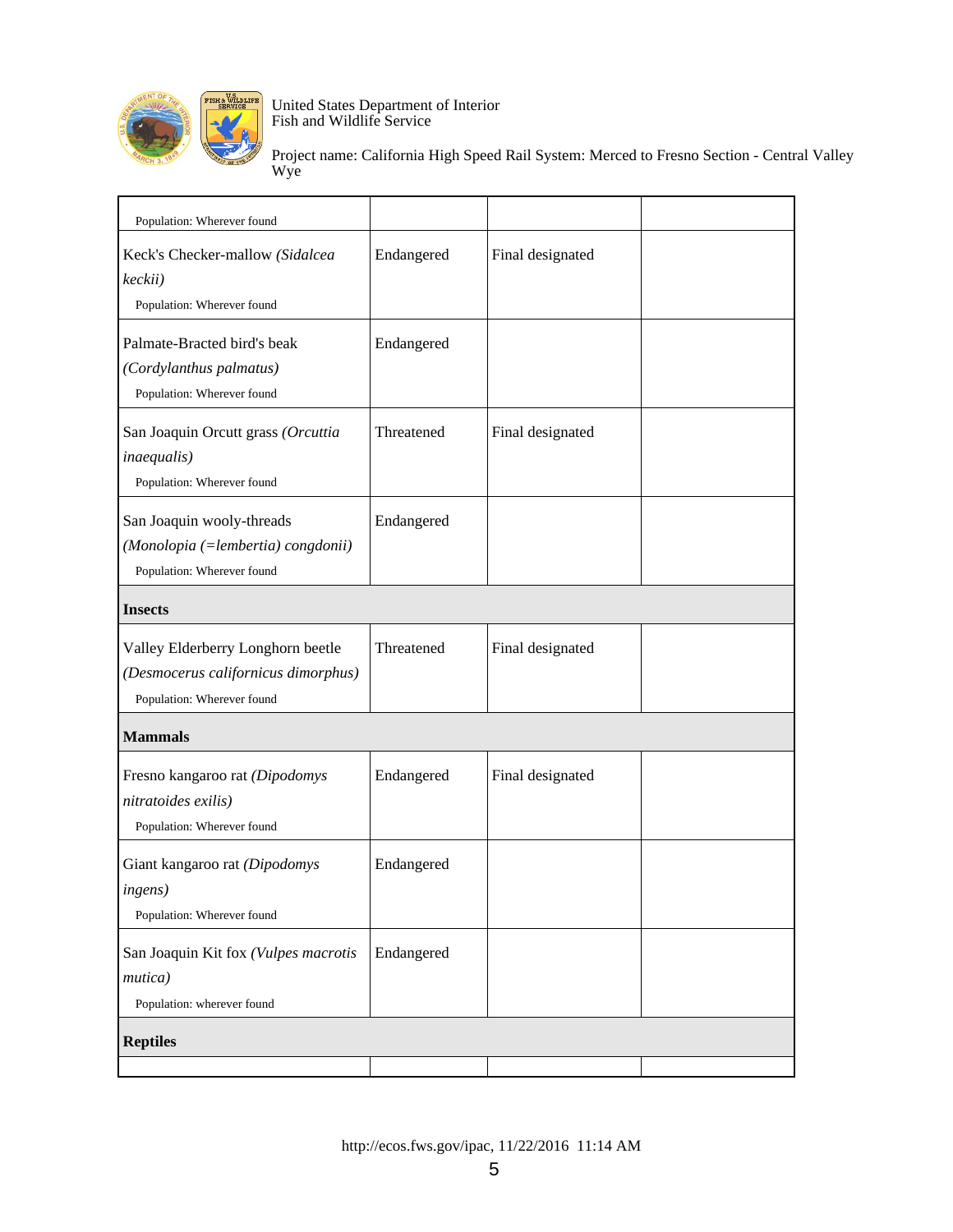

| Blunt-Nosed Leopard lizard<br>(Gambelia silus) | Endangered |  |
|------------------------------------------------|------------|--|
| Population: Wherever found                     |            |  |
|                                                | Threatened |  |
| Giant Garter snake (Thamnophis<br>gigas)       |            |  |
| Population: Wherever found                     |            |  |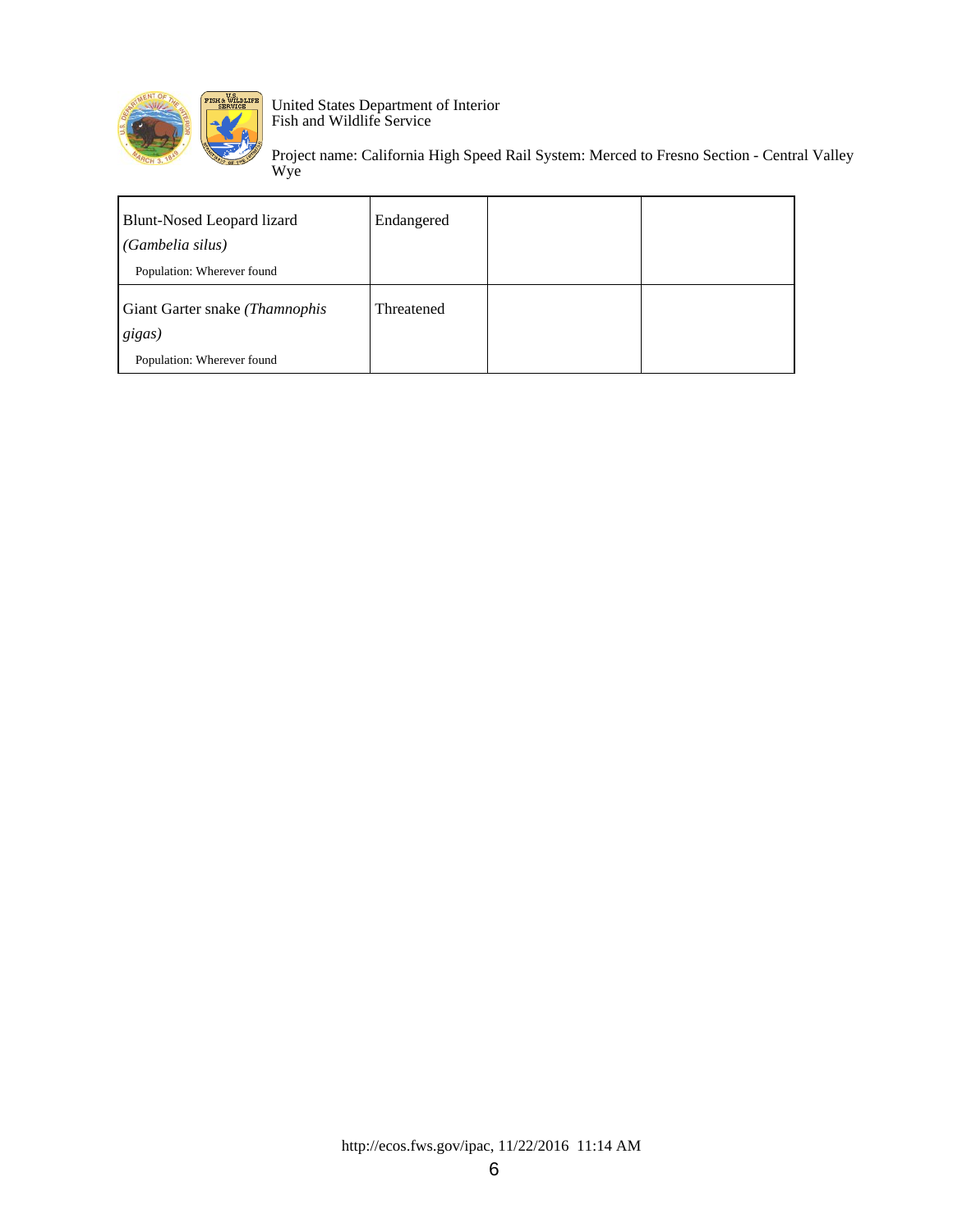

Project name: California High Speed Rail System: Merced to Fresno Section - Central Valley Wye

## **Critical habitats that lie within your project area**

The following critical habitats lie fully or partially within your project area.

| <b>Amphibians</b>                                                                               | <b>Critical Habitat Type</b> |
|-------------------------------------------------------------------------------------------------|------------------------------|
| California tiger Salamander (Ambystoma<br>californiense)<br>Population: U.S.A. (Central CA DPS) | Final designated             |
| Crustaceans                                                                                     |                              |
| Conservancy fairy shrimp (Branchinecta<br>conservatio)<br>Population: Wherever found            | Final designated             |
| Vernal Pool fairy shrimp (Branchinecta lynchi)<br>Population: Wherever found                    | Final designated             |
| Vernal Pool tadpole shrimp (Lepidurus packardi)<br>Population: Wherever found                   | Final designated             |
| <b>Flowering Plants</b>                                                                         |                              |
| Colusa grass (Neostapfia colusana)<br>Population: Wherever found                                | Final designated             |
| Fleshy owl's-clover (Castilleja campestris ssp.<br>succulenta)<br>Population: Wherever found    | Final designated             |
| Greene's tuctoria (Tuctoria greenei)<br>Population: Wherever found                              | Final designated             |
| Hairy Orcutt grass (Orcuttia pilosa)<br>Population: Wherever found                              | Final designated             |
| Hoover's spurge (Chamaesyce hooveri)<br>Population: Wherever found                              | Final designated             |